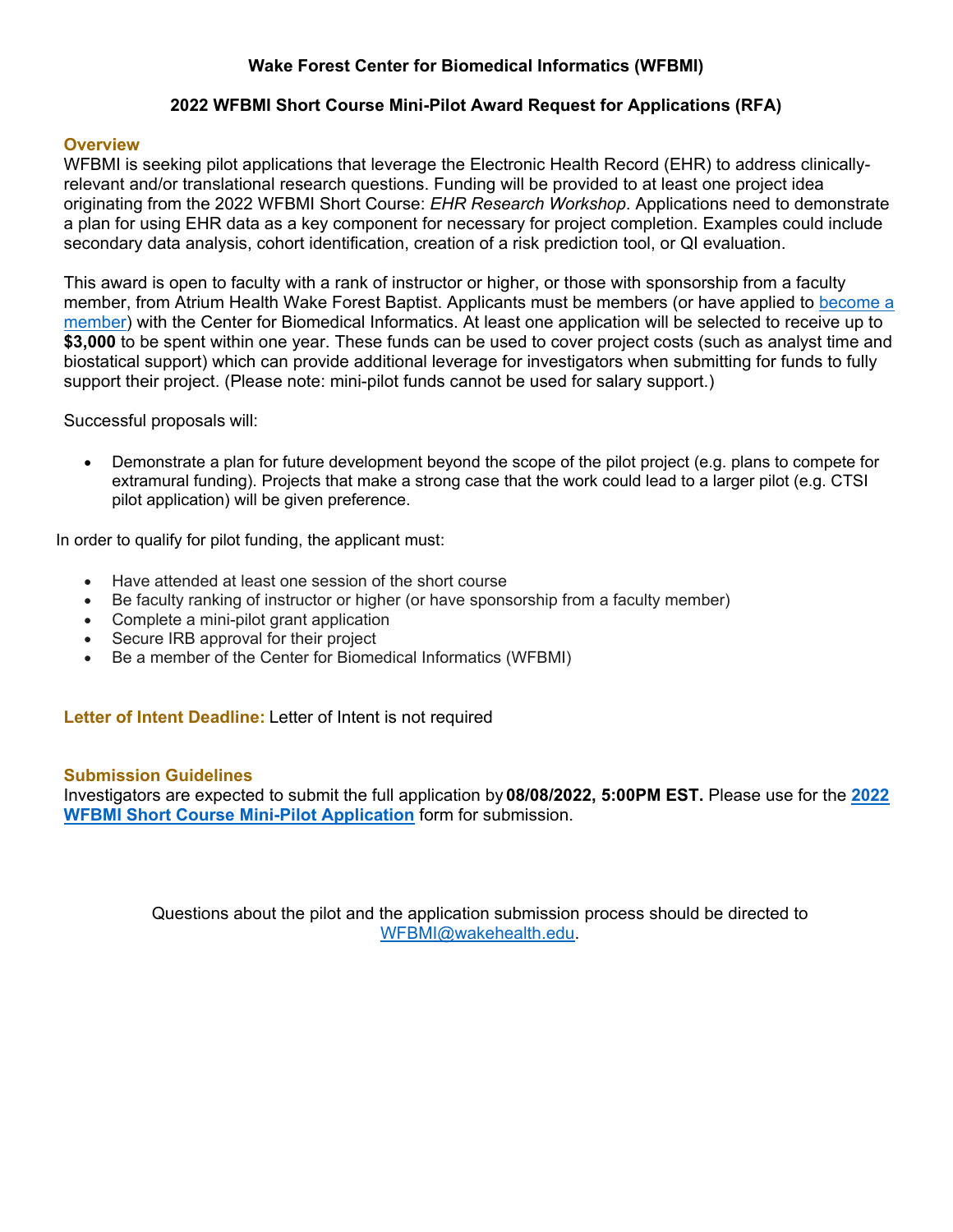# **Wake Forest Center for Biomedical Informatics (WFBMI)**

## **2022 WFBMI Short Course Mini-Pilot Award Request for Applications (RFA)**

## **Application Instructions**

## **Format Specifications**

- Documents should be in Arial font and no smaller than 11 point
	- Margins at least 0.5 inches (sides, top & bottom)
- Single-spaced lines on consecutively numbered pages

## **Submission Information**

- Project Title
- Submitting Investigator, Co-Investigator(s), and other Key Personnel information

# **Abstract (**250 words maximum)

## **Research Plan** (2 pages maximum)

- The following sections should be included:
	- o Specific Aims
	- o Background and significance
	- o Innovation
	- o Approach
	- o Plans for extramural funding and/or dissemination plan

## **Regulatory Approval** (1-page maximum)

• While it is not necessary to have an IRB and/or IACUC approval with the pilot application, the funds will not be released for the awarded application until an approval/waiver is obtained from the respective authorized body.

## **References**

• No limit

#### **Budget**

• 1-page

## **Budget Justification (**1-page maximum)

- Please provide a brief budget justification for the funds requested for this RFA.
- Please include explanation of other resources that may be leveraged to support the project.

## **NIH-style biographical sketch for all key personnel**